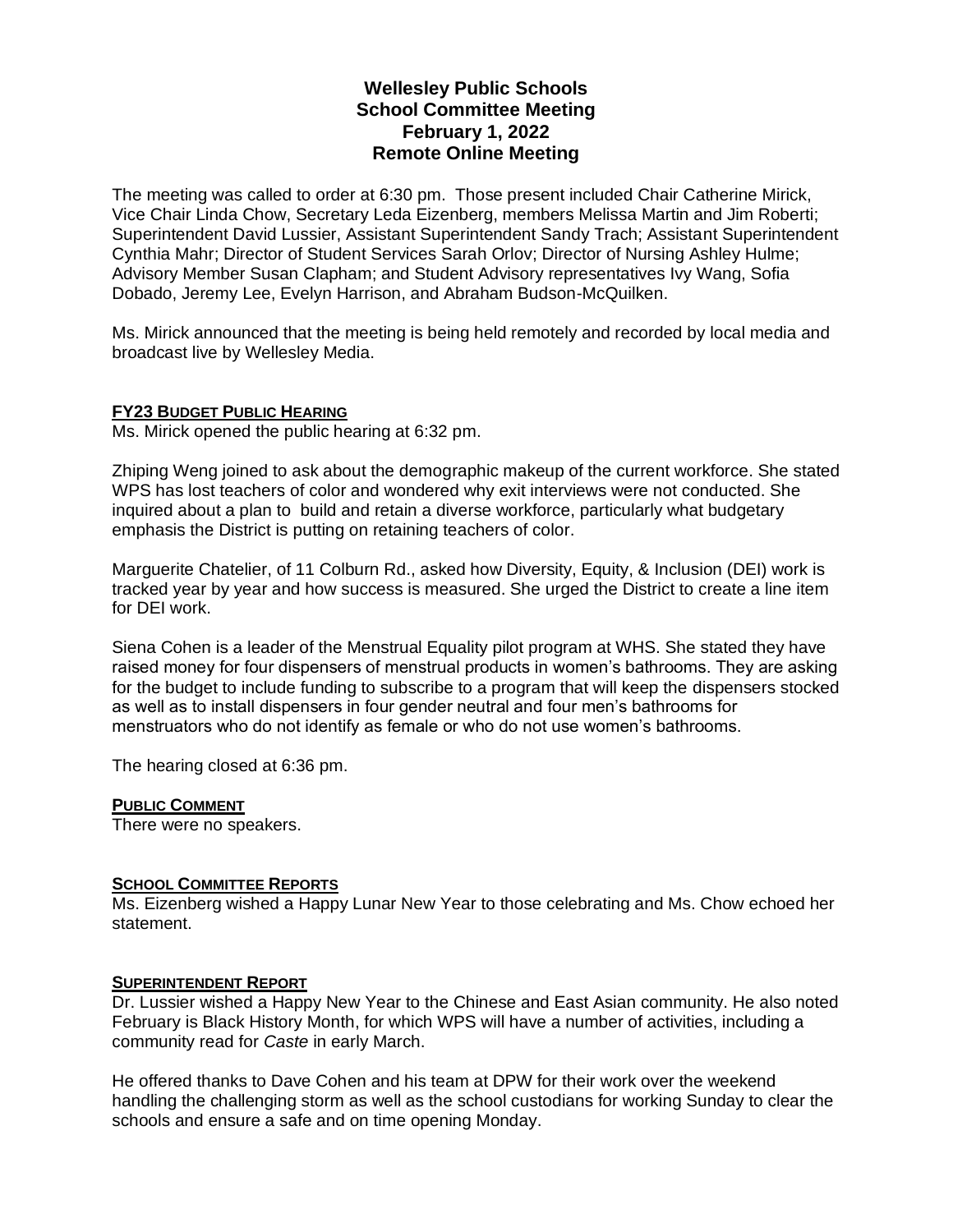### **STUDENT ADVISORY REPORT**

Ms. Harrison stated the orientation for new student representatives has been rescheduled to February 13 due to the past weekend's snow.

## **COVID UPDATE**

**Athletics** - Dr. Lussier stated the Administration continues to meet with the Health Department on a regular basis to review the additional mitigation steps that were taken over Winter Break. Accordingly, adjustments were communicated out last week that include reopening access to locker rooms for hockey. He added that barring any change in the trajectory of positive cases, spectators will be allowed to return to full and regular capacities for all school-based events beginning February 7.

**Dashboard** - Case counts continue to decline. Vaccination data has been added to the dashboard and is broken down by students and staff and overall percentage by building. This data will be updated once a week.

**Testing** - WPS staff have received their first set of kits and students should get them next week. Dr. Lussier stated approximately 3,500 people have opted into the state program and will receive one test per week from the state to be used each Monday whether symptomatic or asymptomatic. Due to February vacation week, WPS will supplement with additional from its stock to be used as needed for symptomatic testing. This means those who opted into the state program will receive four kits before break and those who did not will receive two kits.

**Masks** - The last of the KN95 inventory from the state was distributed to staff this week. The state's mask mandate for schools is in effect until February 28 at the earliest. Prior to that, localities can make the individual decision to remove the mandate in buildings that meet or exceed a vaccination rate of 80% of staff and students. Currently, WPS has met that threshold in five schools. Dr. Lussier stated the District wants to be cautious but does not want to maintain mitigation strategies if they are no longer necessary. Administration will coordinate with the Joint Labor Management Committee (JLMC), WEA, and Health Department and Dr. Lussier added he was cautiously optimistic that the District will be able to relax the mandate barring any uptick in cases.

### **FY23 BUDGET**

Ms. Mahr offered updates on the recommended FY23 budget.

She explained the District was a member of the EDCO Collaborative prior to 2015 at which time WPS withdrew. EDCO has recently dissolved but there are outstanding liabilities from when WPS was a member district. The articles of agreement state a district maintains financial responsibility for expenses that occur when the district was a member. Wellesley's portion of EDCO's outstanding liabilities is approximately \$97,800. Because these are prior year obligations, the District is required to go to Town Meeting to seek approval to pay. As there is currently a surplus, language will be drawn to use surplus funds and the Committee will discuss this further in the next agenda item.

Additionally, Ms. Mahr offered updates on Cash Capital request reductions as well as total FTE and headcount requests.